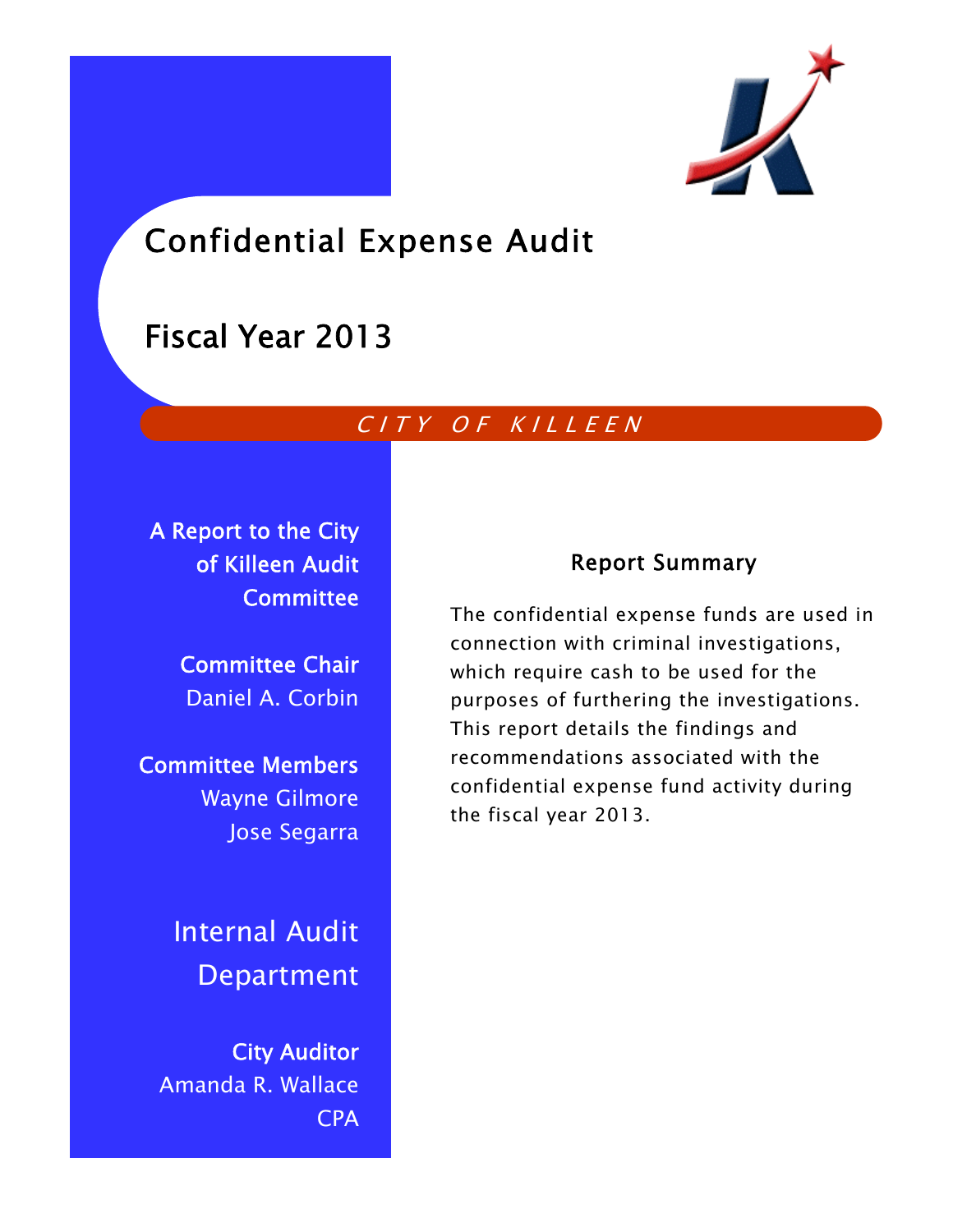#### TABLE OF CONTENTS

### GOVERNMENT AUDITING STANDARDS COMPLIANCE

This performance audit was conducted in accordance with Generally Accepted Government Auditing Standards. Those standards require that the audit be planned and performed to obtain sufficient, appropriate evidence to provide a reasonable basis for the findings and conclusions based on the audit objectives. I believe that the evidence obtained provides a reasonable basis for the findings and conclusions based on the audit objectives.

#### AUDIT STAFF

j

j

Amanda R. Wallace, CPA, City Auditor

Office of the City Auditor Killeen City Hall Phone: (254) 501-7685 Email: awallace@killeentexas.gov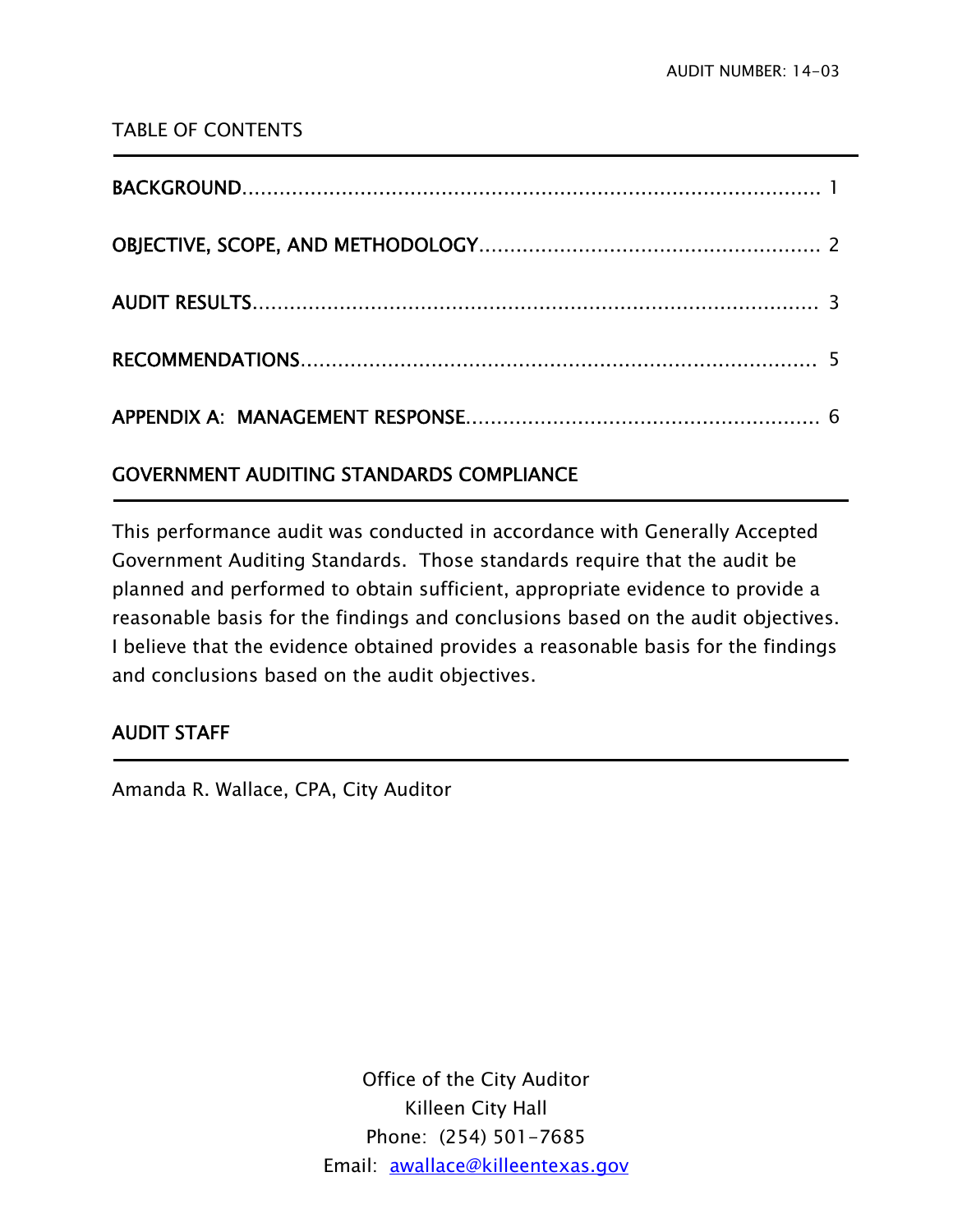## Confidential Expense Audit

#### Fiscal Year 2013



AUDIT REPORT **HIGHLIGHTS** 

#### Why This Audit Was **Conducted**

The confidential expense activity is audited on an annual basis because of the sensitive and volatile nature of maintaining large amounts of cash on hand.

#### What Was Recommended

It was recommended that the Police Department ensure that all ledger entries are complete, that the authorized procedures do not conflict with any citywide policies, and that disbursement checks be cashed and recorded immediately on the ledger.

Mayor and Council,

I am pleased to present this audit on the Killeen Police Department's Confidential Expense program.

#### BACKGROUND

The Police Department conducts covert operations, often dealing with narcotics enforcement. As an underlying principal in undercover investigations, it is necessary to use cash for many investigative expenses. Confidential expense cash is used for these purposes.

#### OBJECTIVE AND SCOPE

The objective of the audit was to determine whether the Killeen Police Department has adequate controls in place to safeguard the City's assets with regard to confidential expense activity, to determine whether confidential expense cash is used for authorized purposes, and to determine whether the confidential expense cash is managed and accounted for in accordance with authorized procedures.

#### WHAT WAS FOUND

A small number of ledger entries were incomplete, causing some difficulty in tracing them to the supporting documentation.

The Standard Operating Procedures conflicted with the city-wide Travel Policy with regard to per diem.

There were significant delays in cashing the checks disbursed by the Finance Department.

I appreciate the cooperation and assistance I received from the Police Department staff during this audit.

ananda P. Wallace

Amanda R. Wallace, City Auditor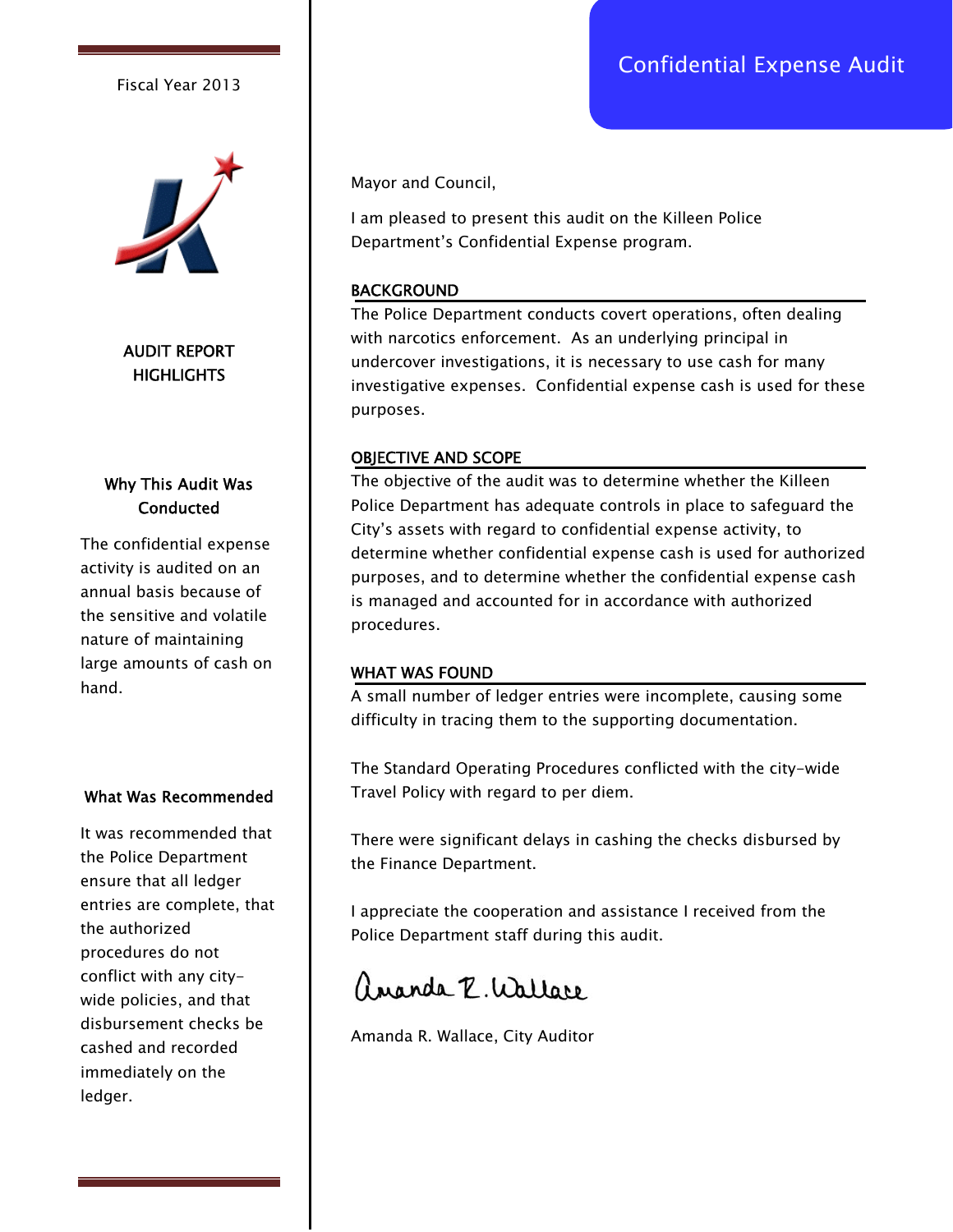#### BACKGROUND

j

The Special Investigations Division (SID) of the Killeen Police Department (KPD) conducts covert operations, often dealing with narcotics enforcement. As an underlying principal in undercover investigations, it is necessary to use cash for many investigative expenses. Confidential expense cash contributes to the operational needs of KPD's investigative activities with a budget of \$75,000 during FY2013. Availability of the funds aids in determining the existence of a crime, establishing identities of participants in crime and furthering the investigation and prevention of crimes.

SID representatives request disbursements through the Finance Department from the confidential expense account and use that disbursement to replenish the confidential expense cash which is secured in a safe with limited access. This cash may be used only for official investigative purposes, which fall into one of the following three categories:

- 1. Purchase of Evidence The purchase of evidence and/or contraband such as narcotics and dangerous drugs, drug paraphernalia, stolen property, firearms, pornographic magazines and videotapes, illegal food stamps, etc. required to determine the existence of a crime or to establish the identity of a participant in a crime.
- 2. Purchase of Services The costs of an ongoing investigation to include, but not limited to, leasing an apartment, storage facilities, vehicles for undercover officer, setting up business fronts and P.O. boxes as necessary, or for the operational needs required for a particular investigation (i.e. meals, beverages, club cards, cover charges, entertainment and similar expenses for undercover purposes within reasonable limits.)
- 3. Informant Rewards Cash payments to confidential informants for performing a service (controlled buys, introduction of undercover officers, etc.) or for supplying specific information regarding matters that would be investigated by SID.

Detectives in need of cash to properly perform their investigative duties must submit a Confidential Fund Receipt (CFR) detailing the amount of the advance. The proper approvals must be obtained per the Standard Operating Procedures on the CFR, and each CFR is assigned a fund request number. Upon using the cash that was advanced to them, the detectives must report each expense on a CFR and include the fund request number on each. If there is cash leftover from the initial advance received, this amount must be returned prior to requesting more funds. Each cash return is reconciled with the corresponding CFRs to ensure that all funds are accounted for.

The SID Commander has the ultimate responsibility of maintaining the confidential funds account. The OCU Sergeant is designated as the person responsible for daily accounting and control of the funds. The balance of the fund account will be recorded on the fund ledger, which will be maintained in the OCU safe with the cash on hand.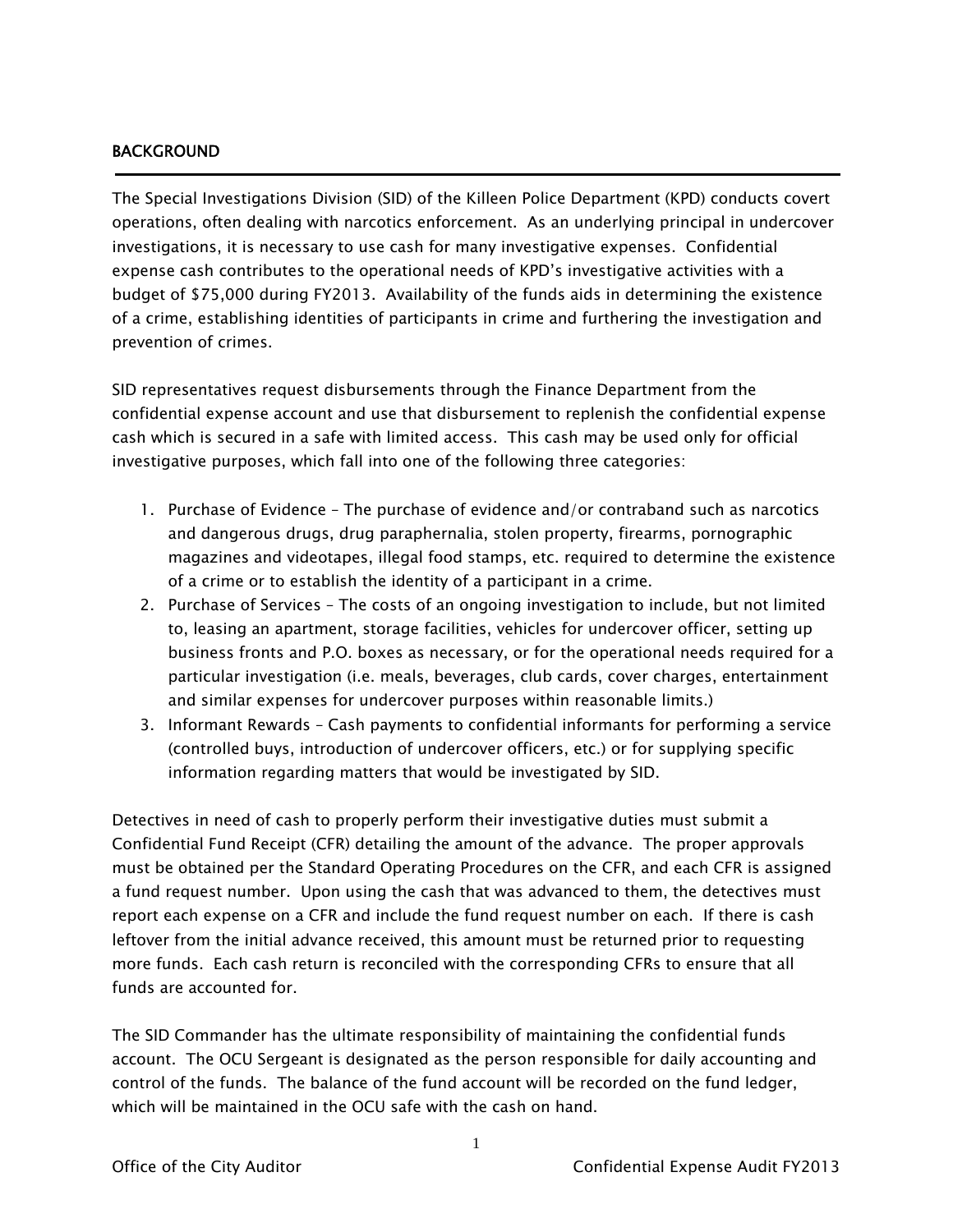#### OBJECTIVE, SCOPE, AND METHODOLOGY

The Confidential Expense Audit is conducted annually because of the sensitive and volatile nature of having large amounts of cash on hand. This audit was also included in the FY2014 Audit Plan, as presented to the City Council and the Audit Committee.

#### **Objective**

The objective of the audit was to determine whether KPD has adequate controls in place to safeguard the City's assets with regard to confidential expense activity, to determine whether confidential expense cash is used for authorized purposes, and to determine whether the confidential expense cash is managed and accounted for in accordance with authorized procedures.

#### Scope

The audit scope included confidential expense activity for the period October 2012 through September 2013.

#### Methodology

To accomplish the audit objective, the following steps were performed:

- Conducted interviews with KPD staff and obtained information on policies and procedures as well as staff responsibilities.
- Obtained and tested data from KPD as well as the Finance Department relating to confidential expense activity.
- Analyzed supporting documentation to determine whether the policies and procedures were adhered to.
- Analyzed policies and procedures to determine effectiveness.
- Considered fraud, waste, and abuse as related to the audit objective.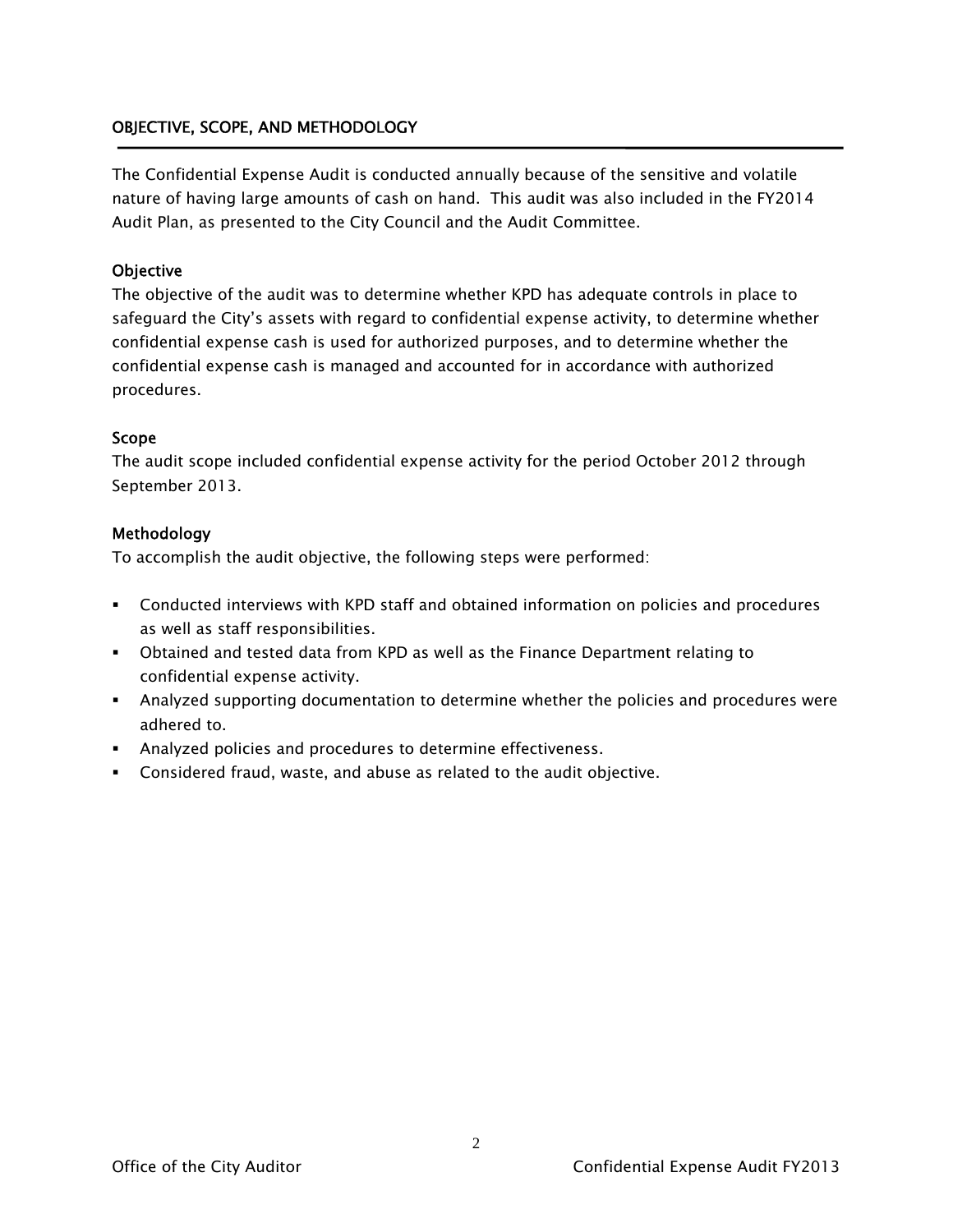#### AUDIT RESULTS

Ī

The Confidential Expense Fund ledger was reviewed extensively along with the documented Standard Operating Procedures (SOP) and the records provided by the Finance department. In reviewing these records with relation to the scope of the audit, there were some areas where significant issues had not materialized, but could be areas in need of better checks and balances in order to deter possible issues in the future.

#### Finding 1: Three ledger entries were incomplete.

A portion of the ledger testing that was completed for the audit involved reviewing the Confidential Fund Receipts for a random sample of advances. As the detectives draw down on the funds that were advanced to them, they are required, as described in the Background section of this report, to document each use on a Confidential Fund Receipt. This practice should be used as well for any amounts that are returned to the OCU Sergeant and these returns should be logged on the ledger. In one instance, the fund request number was not included in the return entry on the ledger. The return was traced back to the initial advance and it was reconciled properly despite the missing information. Additionally, in recording the replenishing disbursements from the Finance Department on the ledger, there were two instances in which the check number was not included in the entry. The information presented in each ledger entry should be complete for purposes of consistency, and so that each can be traced back to the initial supporting documentation if necessary.

#### Finding 2: The SOP does not agree with the city-wide Travel Policy.

The SOP regarding the confidential expense activity includes a section on per diems, which does not agree with the current city-wide Travel Policy. This section should be updated to comply with the city-wide Travel Policy in order to ensure that the applicable Internal Revenue Service regulations are observed.

#### Finding 3: There are significant delays in cashing checks.

As described in the Background section of this report, SID staff requests replenishment funds from the Finance Department, which is responsible for issuing the checks. The checks will ultimately be cashed and recorded on the ledger. Ledger testing that was completed for the audit included tracing all checks issued by the Finance Department to the Confidential Funds Ledger. 63% of the disbursements from the Finance Department were delayed at least two weeks before being recorded on the ledger. In one instance the delay was three weeks. These disbursements should be cashed and recorded immediately upon receipt from the Finance Department. The delay should be no longer than one week unless extenuating circumstances occur, which should be documented as such.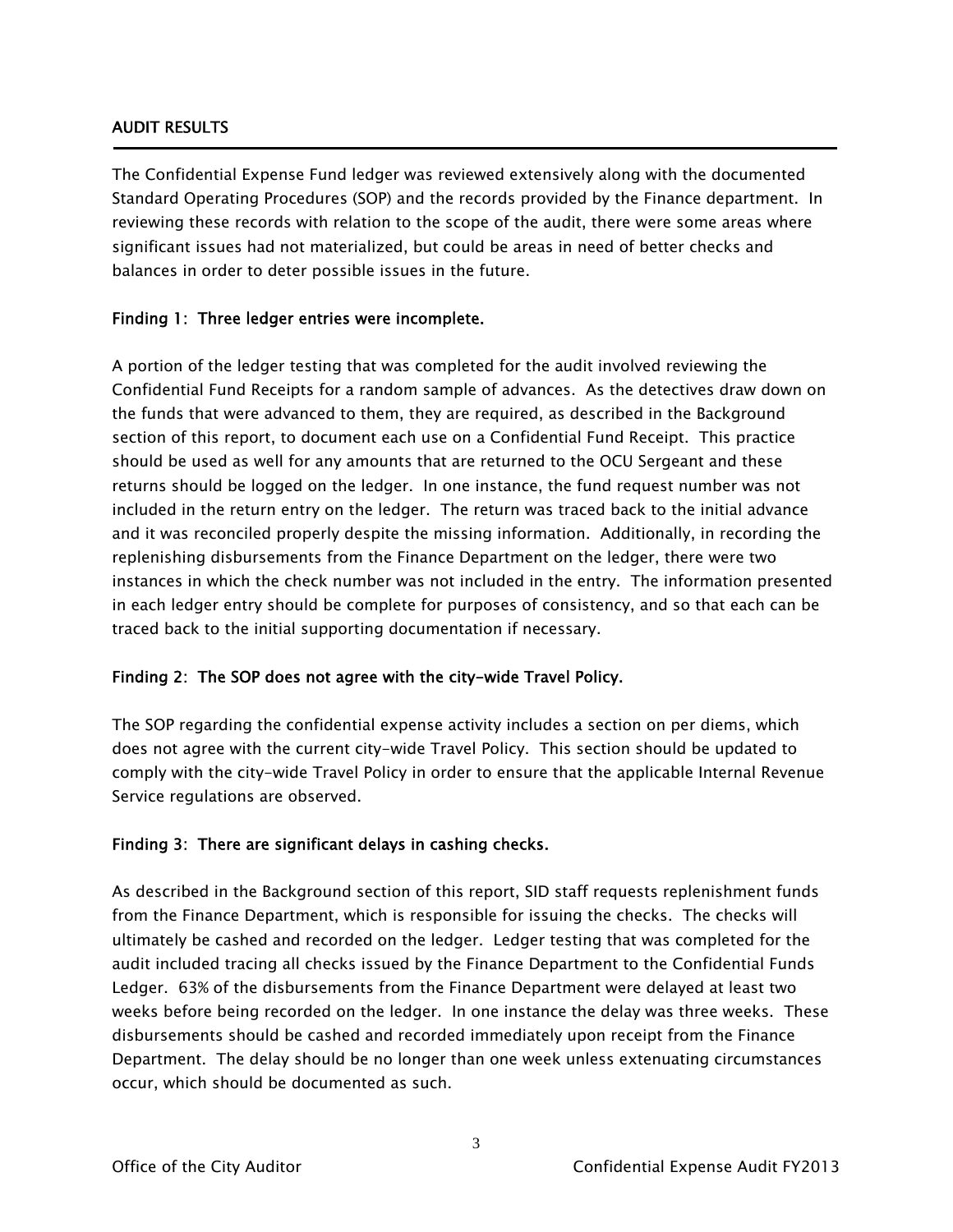#### Additional Observation: Key code access and combination to the safe

According to the SOP, the combination to the safe where confidential funds are secured should be changed upon the change of any personnel with knowledge of the combination. Additionally, the key code access number should be changed upon change of relevant personnel. Since there was a change in personnel during FY2013, these accesses should be changed to be in compliance with the SOP and to ensure that unauthorized access to the City's assets is not obtained. At the time of the audit fieldwork, these had not been changed; however, KPD promptly upon notification ensured that the changes were made prior to the issuance of this audit report.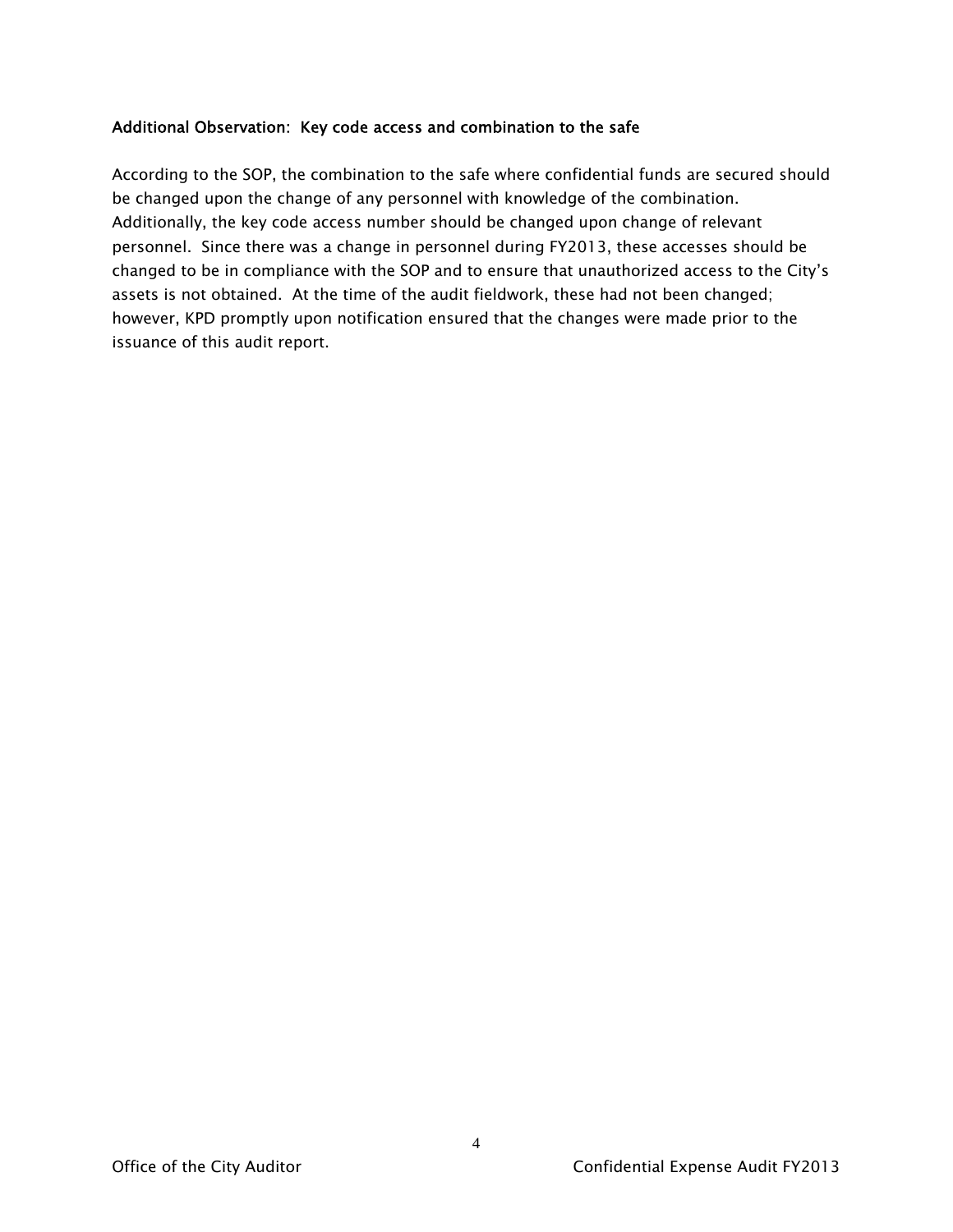#### RECOMMENDATIONS

The recommendations listed below are a result of the audit effort and are subject to the limitation of the scope of the audit. I believe that these recommendations provide reasonable approaches to help resolve the issues identified. I also believe that operational management is in a unique position to best understand their operations and may be able to identify more efficient and effective approaches, and I encourage them to do so when providing their responses to the recommendations. As such, I strongly recommend the following:

- 1. Ledger entries should be complete and include all necessary information.
- 2. The SOP should agree with the city-wide Travel Policy regarding per diems.
- 3. The Checks issued by the Finance Department to replenish the confidential funds should be cashed and recorded on the ledger within one week of the date of the check. If there are extenuating circumstances requiring a longer delay, this should be documented.

See Appendix A for Management's Response to each recommendation.